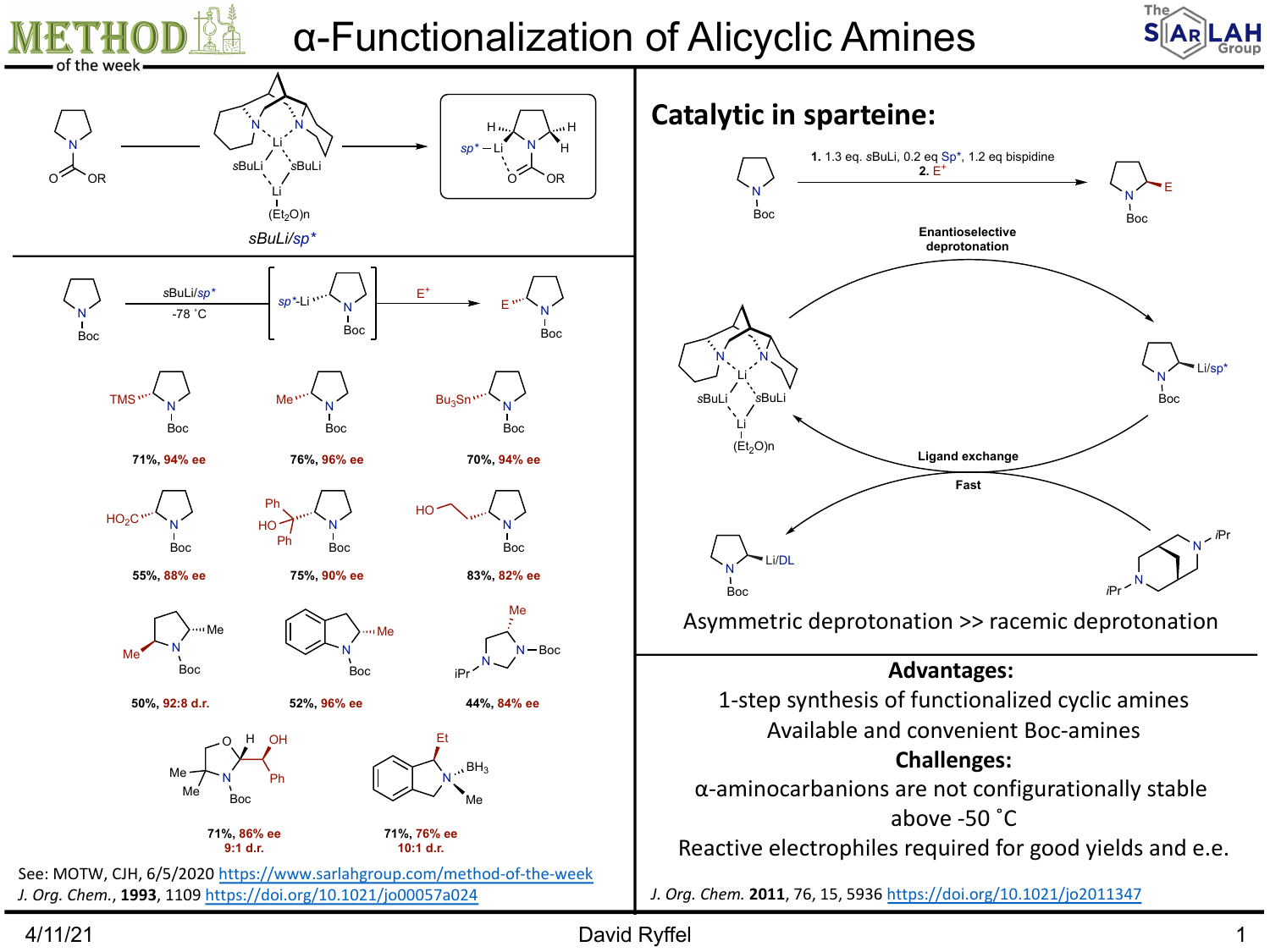

# α-Functionalization of Alicyclic Amines